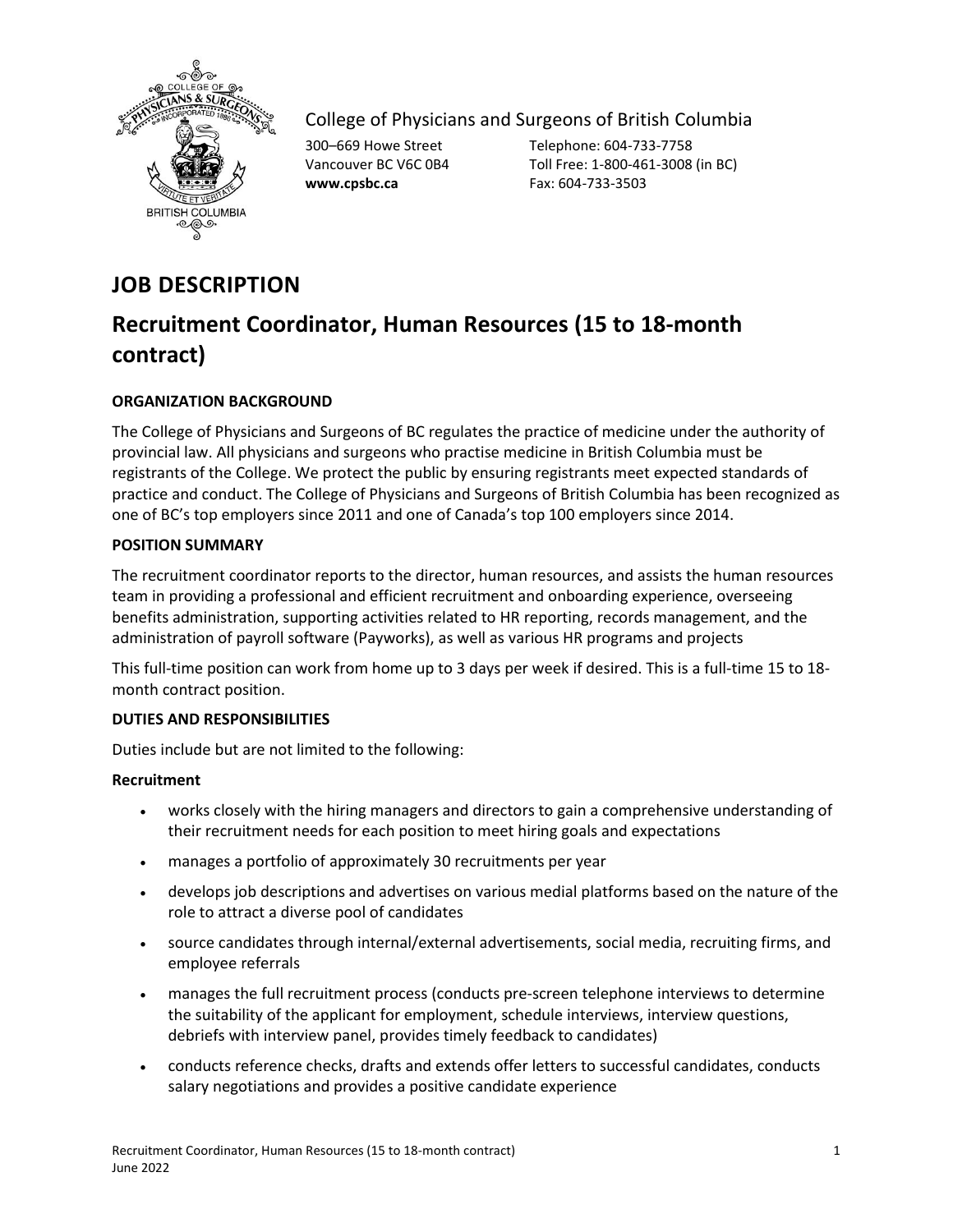#### **Support onboarding process**

- compile orientation manual and onboarding documentation
- create new employee files and new hire packages and ensure all proper documentation is uploaded to ATS, Payroll software (Payworks), and electronic document management system
- coordinate pre-employment setup with the relevant department, IT, finance and corporate services
- update onboarding and orientation processes as needed

#### **Benefits/Payworks administration**

- act as the first point of contact for employees for all benefit queries
- administer health and welfare benefit plan changes including enrolments, status updates and terminations
- prepare and maintain related benefits records and reports
- supply employees with manuals, booklets, forms, provider information and any other relevant information regarding benefits
- liaise with payroll with respect to absences, vacation and updates regarding employees on maternity, short-term disability, or long-term disability leave
- act as liaison between insurance companies and employees for all benefit-related questions
- manage Payworks including employee profiles, compensation and benefits management, group benefits, absence and performance management
- conduct audits of Payworks to ensure the accuracy of employment information submitted to payroll and processed in the system (position changes, salary changes, status changes, etc.)
- train new employees on the time-off management system and other features

### **HR administration**

- prepare headcount and turnover metrics for salaried and hourly employees
- participate in year-end compensation review exercise including annual merit administration, and distribution of employee letters
- assist the director, human resources with the maintenance, development, revision, editing and proofing of HR policies and procedures
- organize all HR department records and employment files to ensure all files are maintained and up to date including archiving of files
- prepare various spreadsheets, reports and statistics as required
- prepare various correspondence relating to employee requests as required
- act as security liaison for administration of badging process for building access
- collects data to maintain statistics for recruiting such as time to fill positions, sources of successful candidates, etc.
- provide administrative support to the HR department team and assist with duties as needed